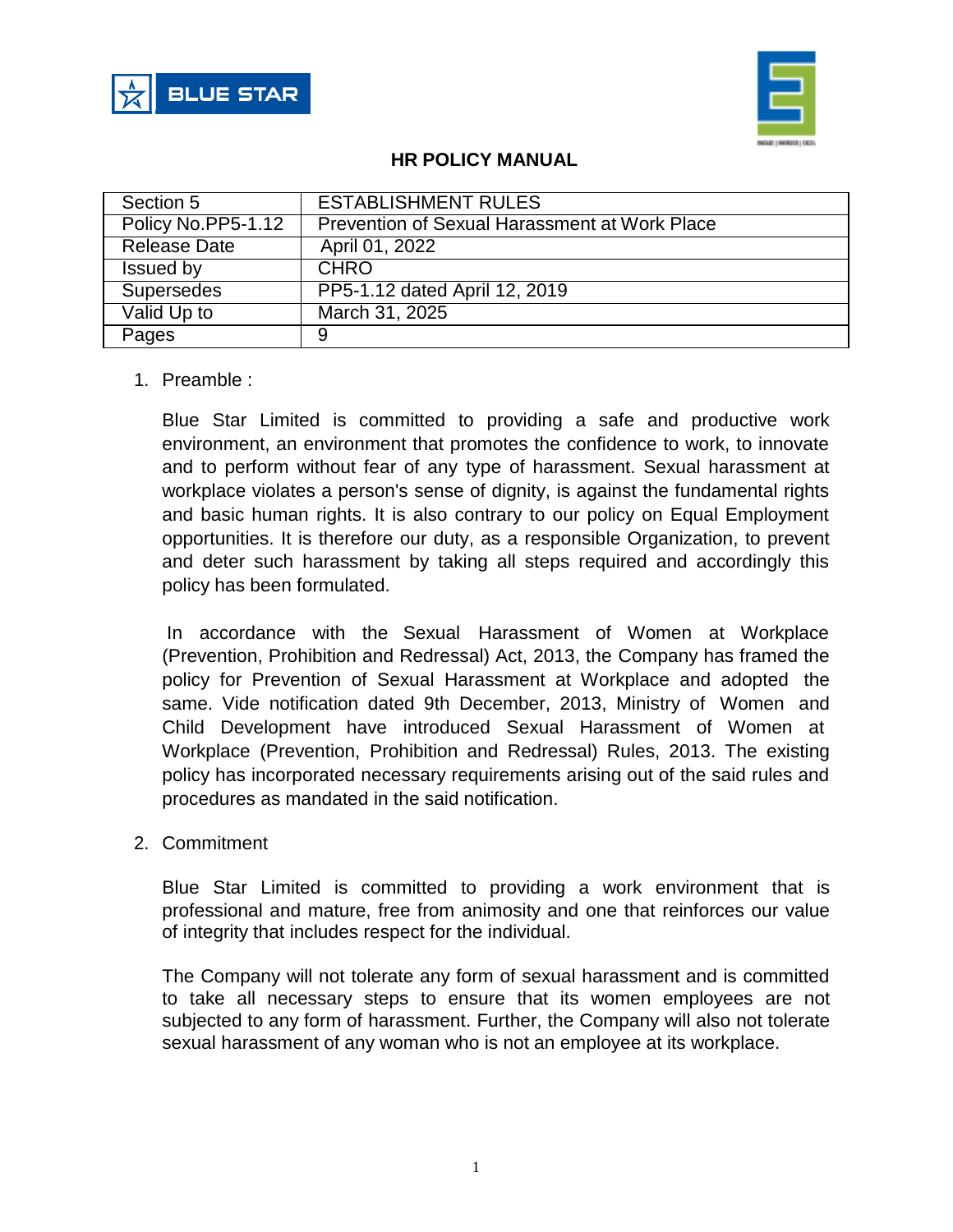



3. Purpose

Every employee has the right to work in an environment free from Sexual harassment, intimidating or offensive behaviour and in which issues of sexual harassment will be resolved without fear of reprisal. Sexual Harassment of employees may include, but is not limited to, physical contact; written and oral remarks, gossip, jokes and sexual banter, defamatory or offensive language and comments; and bullying, where persons abuse through insulting, intimidating or malicious sexual behaviour OR implied or explicit promise of preferential treatment/detrimental treatment/threat about present or future employment status or interference with work or creating hostile work environment.

4. Scope and Effective Date

This policy applies to all categories of employees of Blue Star Limited in India, including permanent management and workmen, temporaries, trainees and employees on contract at its workplace or at client sites. Blue Star will not tolerate sexual harassment, if engaged in by clients or by suppliers or any other business associates against BSL employees and will seek appropriate actions and remedy as provided under the rules and regulations under POSH Act. This policy is deemed to be incorporated in the service conditions of all employees and comes into effect immediately. The workplace includes:

- All offices or other premises where the Company's business is conducted
- All Company-related activities performed at any other site away from the company's premises
- Any social, business or other functions where the conduct or comments may have an adverse impact on the workplace or workplace relation
- 5. Policy

Blue Star Limited has zero-tolerance for sexual harassment and is committed to creating a healthy working environment that enables employees to work without fear of prejudice, gender bias and sexual harassment.

The Company believes that all employees have the right to be treated with dignity. Sexual harassment will not be permitted or condoned within Company whether it is based on a person's race, colour, ethnic, regional, or national origin, age, gender, real or suspected sexual orientation, religion or perceived religious affiliation, disability, or other personal characteristic. Sexual harassment whether physical, verbal, written, graphic, emotional or through gestures intentionally or not, that offend the dignity and morality of a person by fellow employees, supervisors, customers and/ or suppliers will invite serious disciplinary action.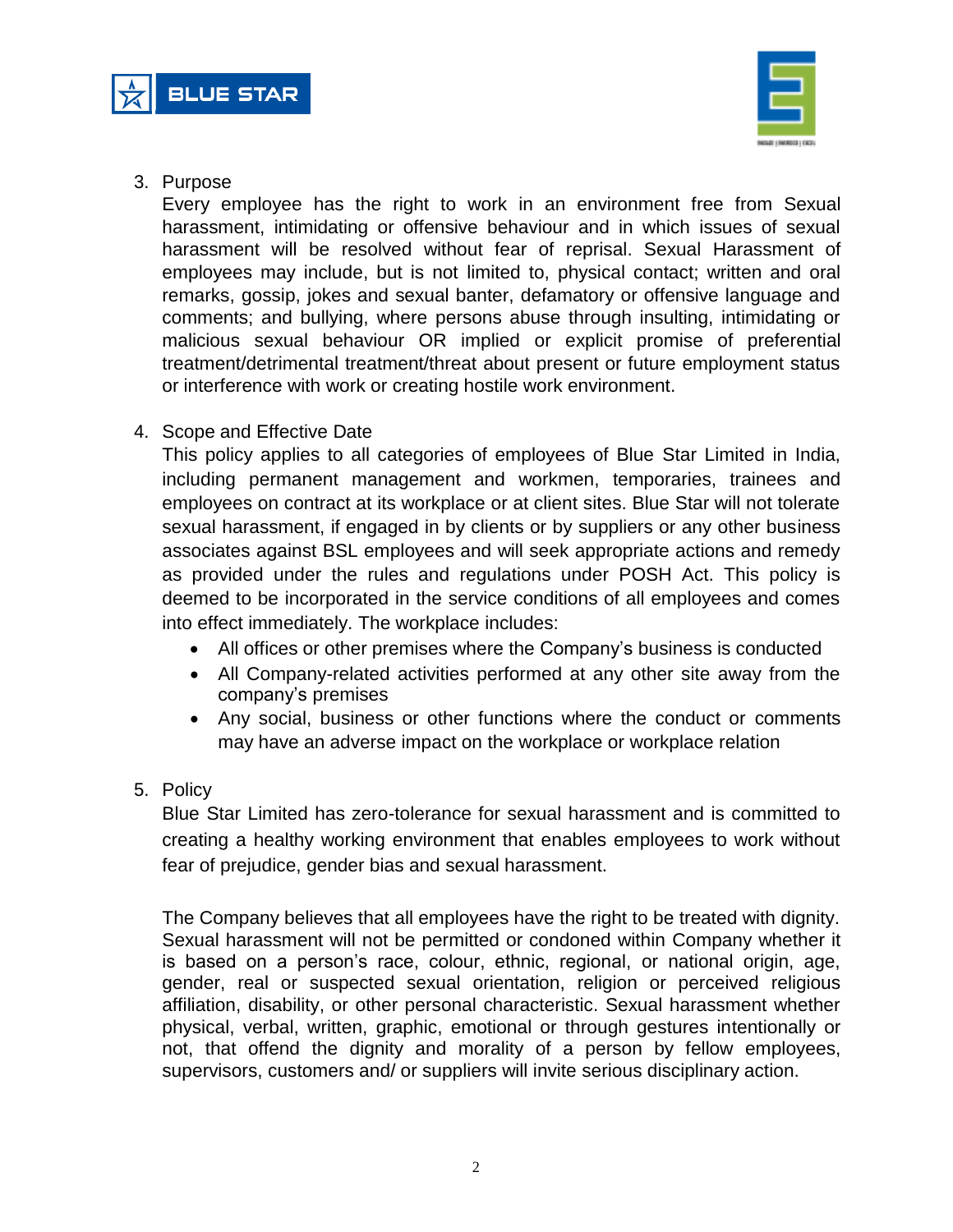



The use of Company's properties, including email, bulletin boards or documents as a vehicle for sexual harassment is prohibited. Further, use of social networking sites for posting objectionable and offensive messages, sexual innuendos which bear references to employees of Blue Star are also strictly prohibited.

6. Sexual Harassment Definition

"Sexual Harassment" has been defined by the Act to include "any one or more of the following unwelcome acts or behaviour (whether directly or by implication) namely:

- physical contact or advances
- a demand or request for sexual favors
- making sexually coloured remarks
- showing pornography
- any other unwelcome physical, verbal or non-verbal conduct of sexual nature"
- Where the victim has reasonable grounds to believe that her objection to such unwelcome behaviour would disadvantage her in connection with her work including recruitment/employment or allotment of work, promotion or evaluation of her engagement in any company activity including off-duty
- Where any such act(s) create an intimidating / hostile / offensive work environment and/or affect the persons work performance.
- 7. Responsibility

Managers are expected to take the necessary steps to ensure that employees have the right to work in an environment free from sexual harassment intimidating or offensive behaviour. Towards that end, managers and supervisors shall consider all complaints directed to their attention, maintain confidentiality to the fullest extent possible, while guiding and facilitating the aggrieved employee in forwarding the complaint to the Internal Complaints Committee as referred under clause #9 below, and disclose all reports of sexual harassment to the designated and appropriate internal resources as mentioned below. Management shall ensure that all investigations are conducted by the designated resource as prescribed under the Act and Rules framed there under to ensure that prompt corrective action is taken where appropriate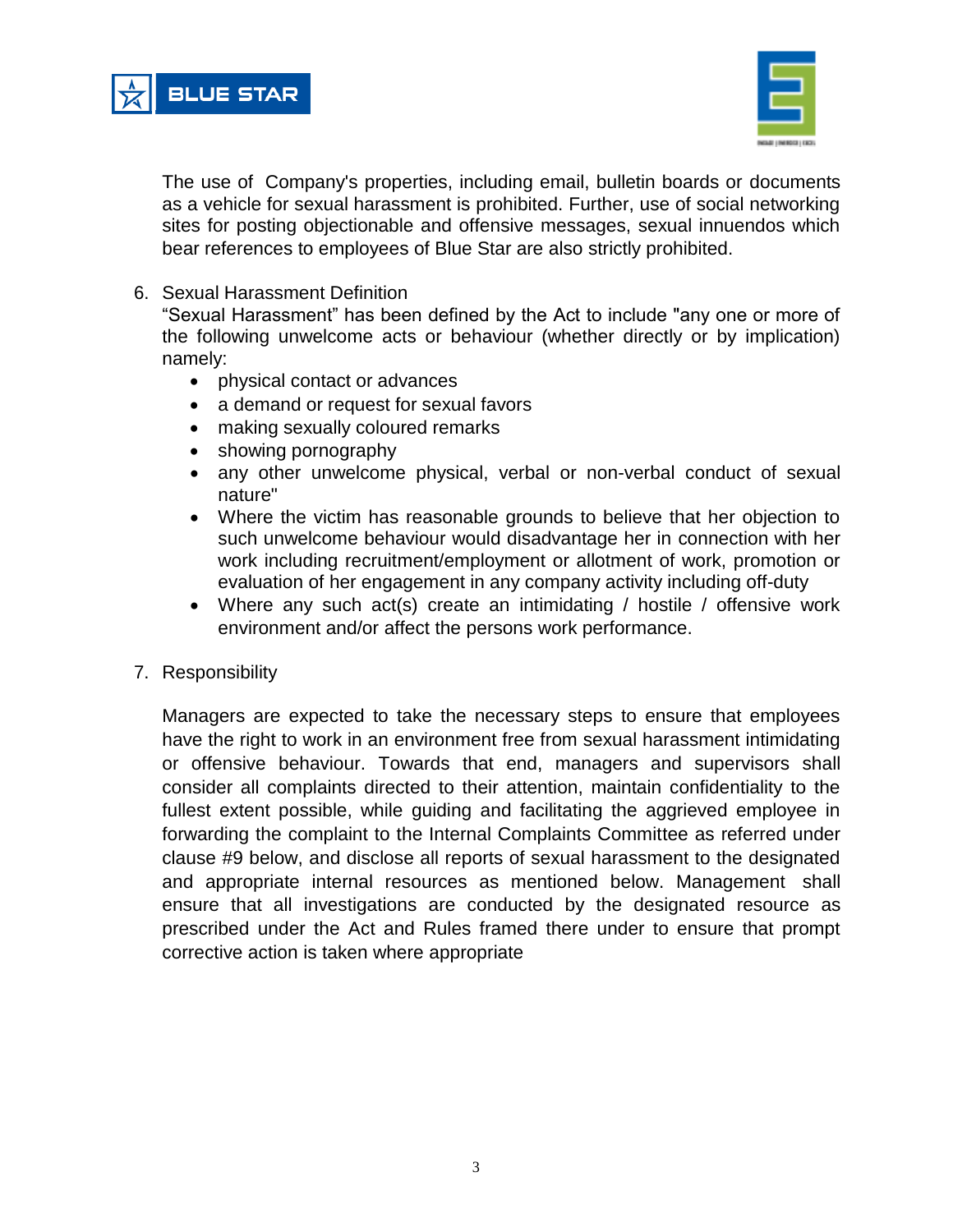



All employees are expected to take personal responsibility for upholding Company's standards by treating with dignity and respect, all job applicants, fellow employees, customers, contract and temporary personnel, including apprentices, trainees and any other individuals associated with Company.

Complaints can be made either to the employee's immediate manager or supervisor, or the designated Human Resources Representative or any member of the Internal Complaints Committee as per the comfort of the aggrieved employee.

#### 8. Complaint Mechanism

In conformity with the directive of Supreme Court of India, and in compliance with the Act, an appropriate complaint mechanism in the form of "Internal Complaints Committee" has been constituted in the Company against sexual harassment of women in the work-place for time-bound redressal of the complaint made by the victim.

9. External member:

The external Member is selected by the Company as per the applicable provisions of the Act and the rules framed there under and to ensure expertise and independence at the time of investigation of complaints received

Ms Latha Nambisan who has been nominated as an External Member of the new ICCs, has a unique blend of consulting expertise and corporate experience in the past 37 years. She is Managing Partner in Savitur Business Consulting LLP. Ms Latha commenced her career as Management Trainee in Fertilisers and Chemicals Travancore Ltd, gaining significant experience by managing a large workforce of over 5,000 employees with multiple trade unions. She has also worked with Blue Star where she played a twin role of Head of HR for the Packaged AC Division as well as the Regional Head for HR in South.

10. Internal Complaints Committee (hereinafter referred to as the Committee or Complaints Committee)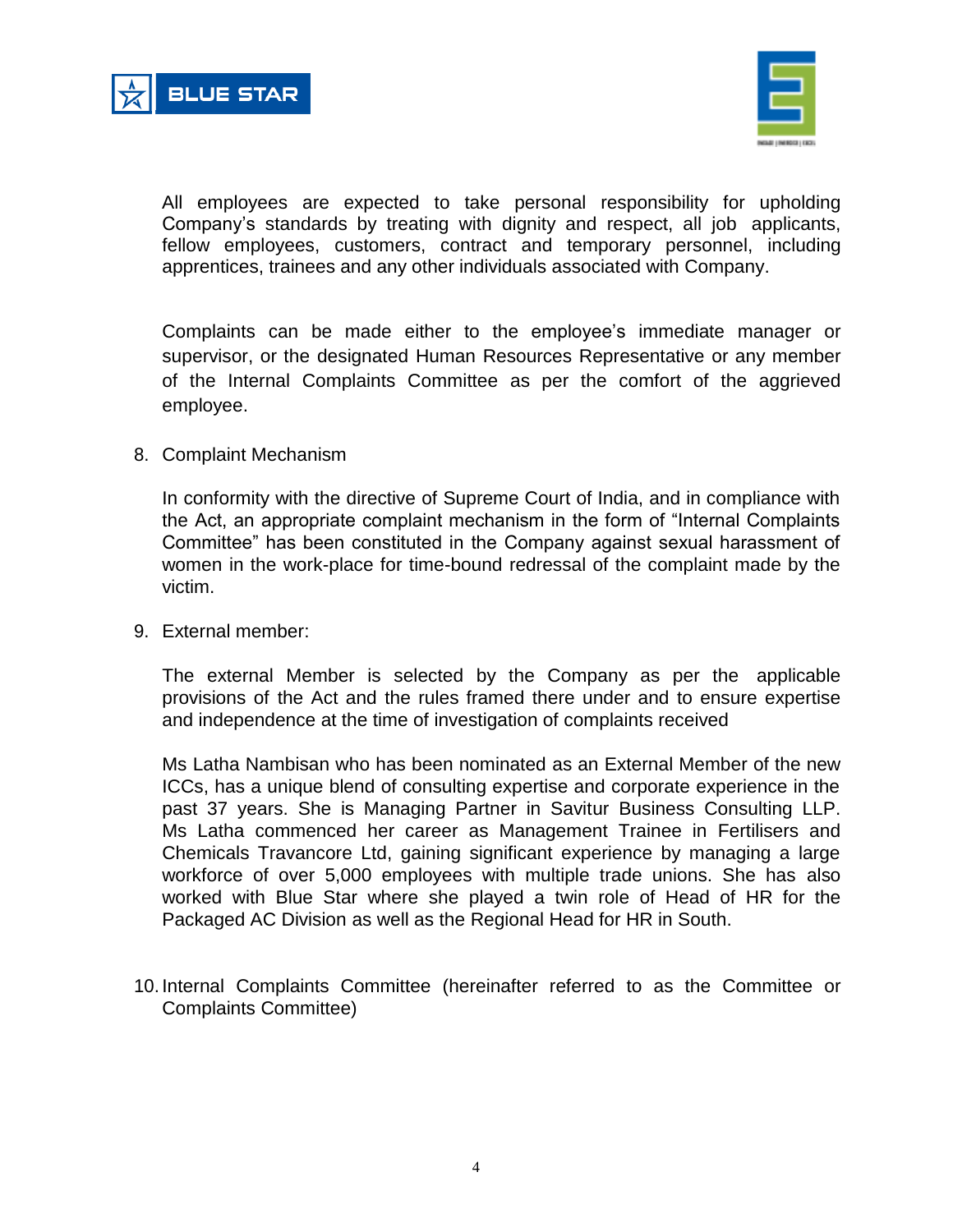



# Contact Details of Internal Committee Members

| <b>Northern Region:</b>                                                                                                |                                  |                                                                                                                                                                     | <b>Western Region:</b> |                                  |                    |
|------------------------------------------------------------------------------------------------------------------------|----------------------------------|---------------------------------------------------------------------------------------------------------------------------------------------------------------------|------------------------|----------------------------------|--------------------|
| North - I                                                                                                              |                                  |                                                                                                                                                                     | West - I               |                                  |                    |
| <b>Name</b>                                                                                                            | <b>Email ID</b>                  | <b>Contact No.</b>                                                                                                                                                  | <b>Name</b>            | <b>Email ID</b>                  | <b>Contact No.</b> |
| Presiding member:                                                                                                      |                                  |                                                                                                                                                                     | Presiding member:      |                                  |                    |
| Ms Priyanka Mishra                                                                                                     | priyankamishra@bluestarindia.com | 8879270450                                                                                                                                                          | Ms Priyanka Mishra     | priyankamishra@bluestarindia.com | 8879270450         |
| Members:                                                                                                               |                                  |                                                                                                                                                                     | Members:               | $\sim$                           |                    |
| Mr Srinivas Reddy                                                                                                      | srinivasreddy@bluestarindia.com  | 9940027767                                                                                                                                                          | Mr Srinivas Reddy      | srinivasreddy@bluestarindia.com  | 9940027767         |
| Mr Sanjay Yerunkar                                                                                                     | sanjayyerunkar@bluestarindia.com | 9920162240                                                                                                                                                          | Mr Sanjay Yerunkar     | sanjayyerunkar@bluestarindia.com | 9920162240         |
| Ms Deepali Suneja*                                                                                                     | deepalisuneja@bluestarindia.com  | 9999902007                                                                                                                                                          | Ms Thara Nair*         | tharanair@bluestarindia.com      | 9920025548         |
| Ms Latha Nambisan                                                                                                      | latha.nambisan@savitur.co.in     | 9884449750                                                                                                                                                          | Ms Latha Nambisan      | latha.nambisan@savitur.co.in     | 9884449750         |
| *[For the following locations: Delhi and HP - 1 factory]                                                               |                                  | *[For the following locations: Thane, Wada, Dadra and Ahmedabad<br>factory]                                                                                         |                        |                                  |                    |
| North - II                                                                                                             |                                  |                                                                                                                                                                     | $West - II$            |                                  |                    |
| <b>Name</b>                                                                                                            | <b>Email ID</b>                  | <b>Contact No.</b>                                                                                                                                                  | <b>Name</b>            | <b>Email ID</b>                  | <b>Contact No.</b> |
| Presiding member:                                                                                                      |                                  |                                                                                                                                                                     | Presiding member:      |                                  |                    |
| Ms Priyanka Mishra                                                                                                     | priyankamishra@bluestarindia.com | 8879270450                                                                                                                                                          | Ms Priyanka Mishra     | priyankamishra@bluestarindia.com | 8879270450         |
| Members:                                                                                                               |                                  |                                                                                                                                                                     | Members:               |                                  |                    |
| Mr Srinivas Reddy                                                                                                      | srinivasreddy@bluestarindia.com  | 9940027767                                                                                                                                                          | Mr Srinivas Reddy      | srinivasreddy@bluestarindia.com  | 9940027767         |
| Mr Sanjay Yerunkar                                                                                                     | sanjayyerunkar@bluestarindia.com | 9920162240                                                                                                                                                          | Mr Sanjay Yerunkar     | sanjayyerunkar@bluestarindia.com | 9920162240         |
| Ms Deepali Suneja*                                                                                                     | deepalisuneja@bluestarindia.com  | 9999902007                                                                                                                                                          | Ms Roshni Rasal*       | roshnirasal@bluestarindia.com    | 8108101132         |
| Ms Latha Nambisan                                                                                                      | latha.nambisan@savitur.co.in     | 9884449750                                                                                                                                                          | Ms Latha Nambisan      | latha.nambisan@savitur.co.in     | 9884449750         |
| [For the following locations: Chandigarh, Ghaziabad, Gurugram, Jaipur,<br>Lucknow, Ludhiana, Delhi and HP - 2 factory] |                                  | [For the following locations: Band Box House, Sakinaka, Kasturi Buildings,<br>Goa, Baroda, Indore, Nagpur, Pune, Raipur, Ahmedabad, and International<br>employees] |                        |                                  |                    |

| <b>Eastern Region:</b>                                                                     |                                  |                                                           | <b>Southern Region:</b> |                                                                                                     |                          |
|--------------------------------------------------------------------------------------------|----------------------------------|-----------------------------------------------------------|-------------------------|-----------------------------------------------------------------------------------------------------|--------------------------|
| East                                                                                       |                                  |                                                           | South $-1$              |                                                                                                     |                          |
| <b>Name</b>                                                                                | <b>Email ID</b>                  | <b>Contact</b><br>No.                                     | <b>Name</b>             | <b>Email ID</b>                                                                                     | <b>Contact No.</b>       |
| Presiding member:                                                                          |                                  |                                                           | Presiding member:       | $\overline{\phantom{a}}$                                                                            | $\overline{\phantom{a}}$ |
| Ms Priyanka Mishra                                                                         | priyankamishra@bluestarindia.com | 8879270450                                                | Ms Priyanka Mishra      | priyankamishra@bluestarindia.com                                                                    | 8879270450               |
| Members:                                                                                   |                                  |                                                           | Members:                |                                                                                                     |                          |
| Mr Srinivas Reddy                                                                          | srinivasreddy@bluestarindia.com  | 9940027767                                                | Mr Srinivas Reddy       | srinivasreddy@bluestarindia.com                                                                     | 9940027767               |
| Mr Sanjay Yerunkar                                                                         | sanjayyerunkar@bluestarindia.com | 9920162240                                                | Mr Sanjay Yerunkar      | sanjayyerunkar@bluestarindia.com                                                                    | 9920162240               |
| Ms Vinita Ray*                                                                             | vinitar@bluestarindia.com        | 9830995564                                                | Ms Sreedevi D*          | sreedevi@bluestarindia.com                                                                          | 9989690000               |
| Ms Latha Nambisan                                                                          | latha.nambisan@savitur.co.in     | 9884449750                                                | Ms Latha Nambisan       | latha.nambisan@savitur.co.in                                                                        | 9884449750               |
| [For the following<br>locations: Bhubaneshwar, Guwahati,<br>Jamshedpur,<br>Kolkata, Patna] |                                  | [For the following locations: Bengaluru and Secunderabad] |                         |                                                                                                     |                          |
|                                                                                            |                                  |                                                           | South $-$ II            |                                                                                                     |                          |
|                                                                                            |                                  |                                                           | <b>Name</b>             | <b>Email ID</b>                                                                                     | <b>Contact No.</b>       |
|                                                                                            |                                  |                                                           | Presiding member:       |                                                                                                     |                          |
|                                                                                            |                                  |                                                           | Ms Priyanka Mishra      | priyankamishra@bluestarindia.com                                                                    | 8879270450               |
|                                                                                            |                                  |                                                           | Members:                |                                                                                                     |                          |
|                                                                                            |                                  |                                                           | Mr Srinivas Reddy       | srinivasreddy@bluestarindia.com                                                                     | 9940027767               |
|                                                                                            |                                  |                                                           | Mr Sanjay Yerunkar      | sanjavverunkar@bluestarindia.com                                                                    | 9920162240               |
|                                                                                            |                                  |                                                           | Ms Komalam G*           | qkomalam@bluestarindia.com                                                                          | 9677025005               |
|                                                                                            |                                  |                                                           | Ms Latha Nambisan       | latha.nambisan@savitur.co.in                                                                        | 9884449750               |
| the<br>following<br><b>For</b>                                                             |                                  |                                                           |                         | locations:<br>Chennai,<br>Coimbatore,<br>Thiruvananthapuram, Vijayawada, Vishakhapatnam & Sri City] | Kochi,                   |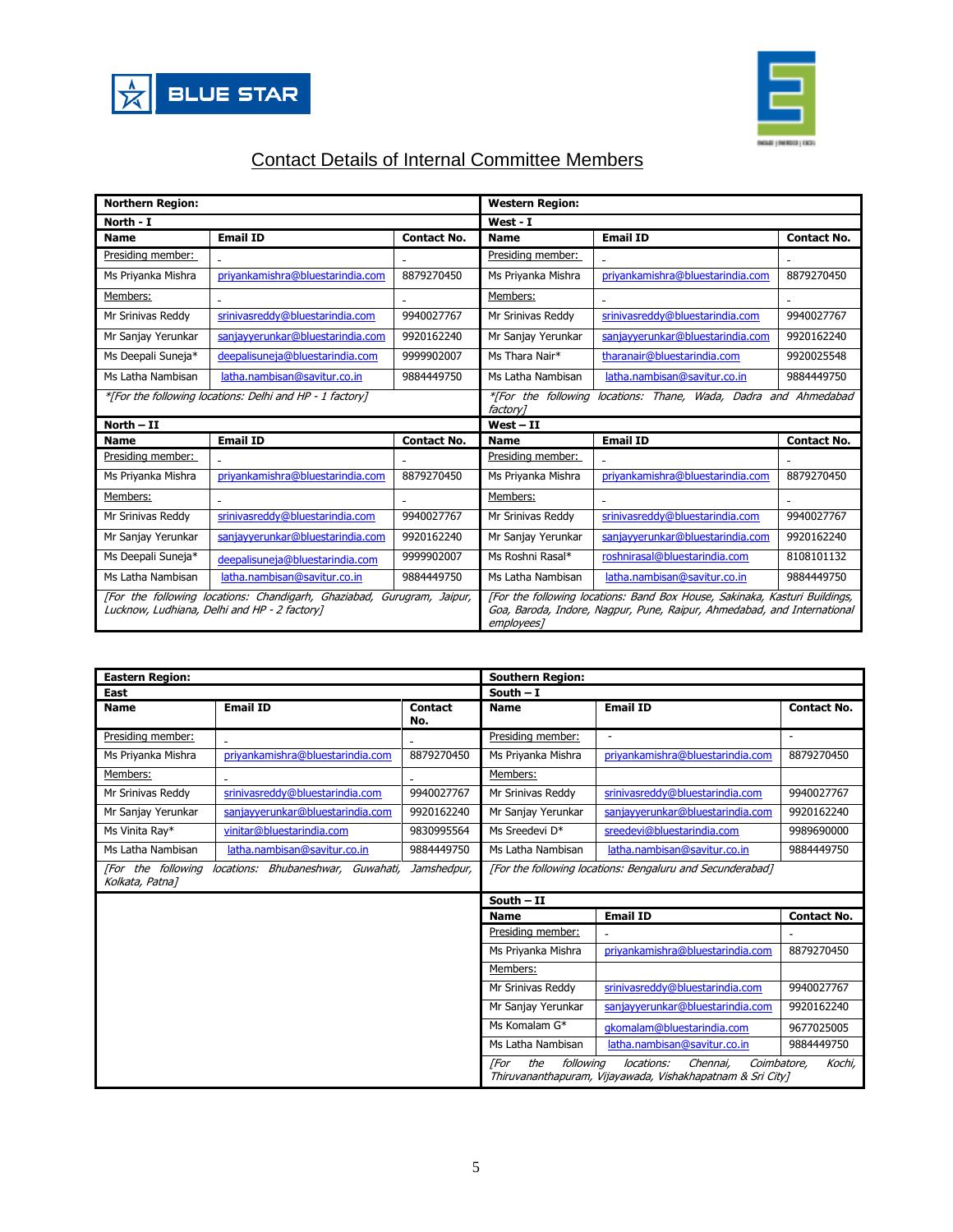



The aforesaid seven ICCs have been constituted to live up to the commitment to provide safe working environment to women at Blue Star.

Any complaint or concern may be first taken up with the local representative who would then escalate the matter to the concerned ICC for initiating necessary action. Alternatively, the complaint may be lodged with any of the aforesaid ICC members who would then request the concerned regional ICC to look into the complaint.

Tenure of the Committee: This committee will be in tenure for 3 years

Note:

Committee will be responsible for any complaints received on account of sexual harassment throughout the Company. The Committee members may be revised from time to time, as per Management discretion.

The Internal Complaints Committee is responsible for:

- Investigating every formal written complaint of sexual harassment.
- Taking appropriate remedial measures to respond to any substantiated allegations of sexual harassment
- Discouraging and preventing employment-related sexual harassment
- 11.Procedure for Resolution, Settlement or Prosecution of Acts of Sexual Harassment:
	- a. Informal Resolution Options
		- i. When an incident of sexual harassment occurs, the victim of such conduct can communicate her disapproval and objections immediately to the harasser and request the harasser to behave decently
		- ii. If the harassment does not stop or if victim is not comfortable with addressing the harasser directly, she can bring her concern to the attention of the Internal Complaints Committee for redressal of her grievances. The Internal Complaints Committee will thereafter provide advice or extend support as requested and will undertake prompt investigation to resolve the matter.
	- b. Complaints
		- i. Any employee with a harassment concern, who is not comfortable with the informal resolution options or has exhausted such options, may make a formal complaint to the Central Complaints Committee or the Regional Complaints Committee constituted by the Management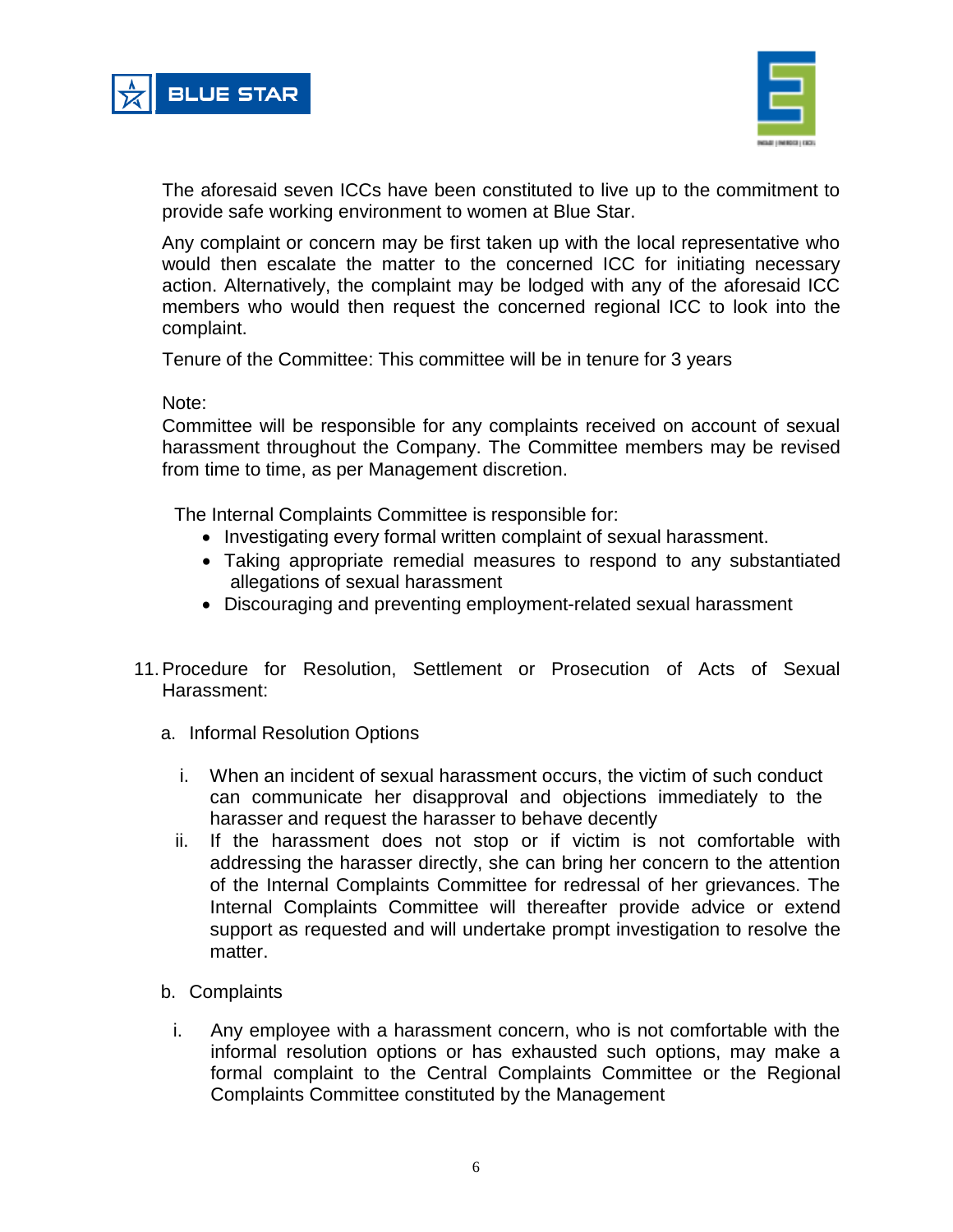



- ii. The complainant shall submit 6(six) copies of the Complaint to the Complaint Committee along with supporting documents and the names and addresses of the witnesses in writing and can be in form of a letter, preferably within 30 days from the date of occurrence of the alleged incident, sent in a sealed envelope. Alternately, the employee can send complaint through an email. The employee is required to disclose her name, department, division and location she is working in, to enable the committee to contact her and take the matter forward.
- iii. Delay in Filing the Complaint:- A complaint relating to sexual harassment shall ordinarily be referred within 30 days from the date of the alleged offence and the delay if any, in referring such complaint may be condoned by the Complaints Committee provided that the complainant submits sufficient cause for such delay and the Complaints Committee is satisfied with the reasons for the delay. Any perceived delay in filing a complaint under this Policy, by itself, shall not be a relevant factor in deciding the veracity of the complaint or in appreciating evidence presented.
- iv. The Complaint Committee shall send 1(one) of the copies received from the aggrieved woman to the accused (respondent) within a period of 7 working days.
- v. The Accused (respondent) shall file his reply to the Complaint along with supporting documents and the names and addresses of the witnesses, within a period not exceeding 10 working days from the date of receipt of the documents.
- vi. The Complaint committee have the right to terminate the inquiry proceedings or to give an ex-parte decision on the complaint, if the Aggrieved (complainant) or Accused (respondent) fails, without sufficient cause, to present herself or himself for 3 consecutive hearings convened by the Chairperson, as the case may be, provided that such termination or exparte order may not be passed without giving a notice in writing, 15 days in advance, to the party concerned.
- vii. In conducting the enquiry, a minimum of 3 members of the complaints committee including the external member, as the case may be shall be present
- viii. The parties shall not be allowed to bring in any legal practitioner to represent them in their case at any stage of the proceedings before the Complaints Committee
- ix. The Internal Complaints Committee shall conduct such investigations in a timely manner and shall submit a written report containing the findings and recommendations to the CHRO as soon as practically possible and in any case, not later than 90 days from the date of completion of inquiry. The Employer shall act upon the recommendation within 60 days of its receipt by him
- x. The Complaint's Committee report will also be made available to concerned parties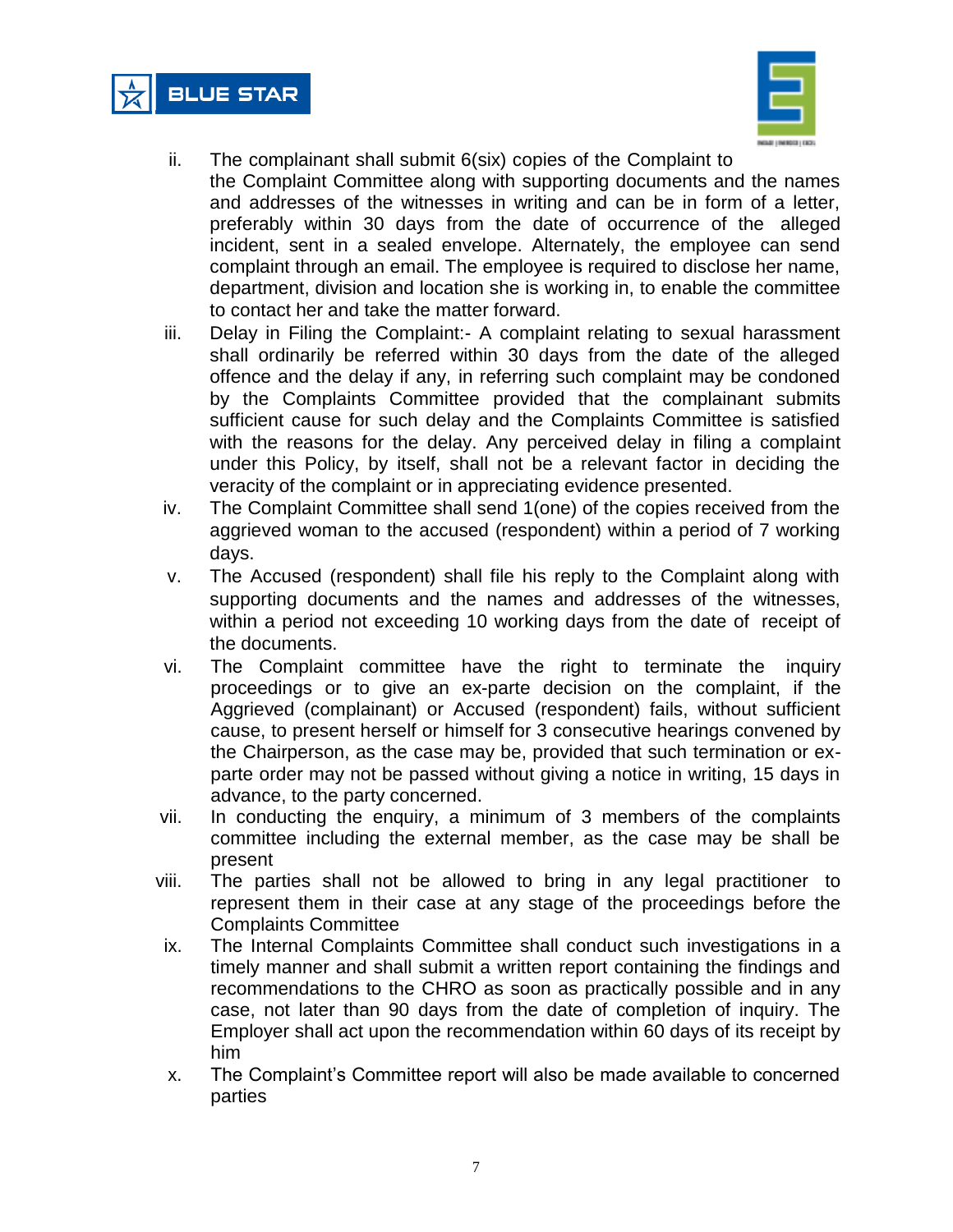



- xi. Punishments : Where the Complaints Committee arrives at the conclusion that the allegation against the respondents been proved, it shall recommend to the CHRO to take action which may include the following:
	- Written apology;
	- Warning;
	- Reprimand or Censure;
	- Withholding of Promotion;
	- Withholding of pay rise or increments; or
	- Terminating the respondent from service; or
	- Undergoing a counseling session or carrying out community service.
- xii. Appeals: The provisions relating to appeals, revision and review as per the existing Acts, rules or regulations governing misconduct or offence as applicable to a workplace. Appeals may be preferred by any person aggrieved from the recommendations of the Complaint Committee to the Court or Tribunal in accordance with the rules framed under this Act
- xiii. Punishment for False or Malicious Complaint And False Evidence : Where the Internal Complaints Committee arrives at a conclusion that the allegation against the respondent is malicious or the aggrieved woman or any other person making the complaint has made the complaint knowing it to be false or the aggrieved woman or any other person making the complaint has produced any forged or misleading document, it may recommend to the CHRO to take action in accordance with the provisions of the service rules applicable to her or him.
- 12. Leave of absence for attending enquiry

Complaints Committee at its discretion has the authority to grant leave to the victim up to a maximum of 3 months, over and above the regular leave as per service rules, for attending enquiries

13. Confidentiality

The Company understands that it is difficult for the victim to come forward with a complaint of sexual harassment and recognizes the victim's interest in keeping the matter confidential

To protect the interests of the victim, the accused person and others who may report incidents of sexual harassment, confidentiality will be maintained throughout any investigatory process to the extent practicable and appropriate under the circumstances

14.Access to reports and documents to the victim

All records of complaints, including contents of meetings, results of investigations and other relevant material will be kept confidential by the Company except where disclosure is required under disciplinary or other remedial processes.